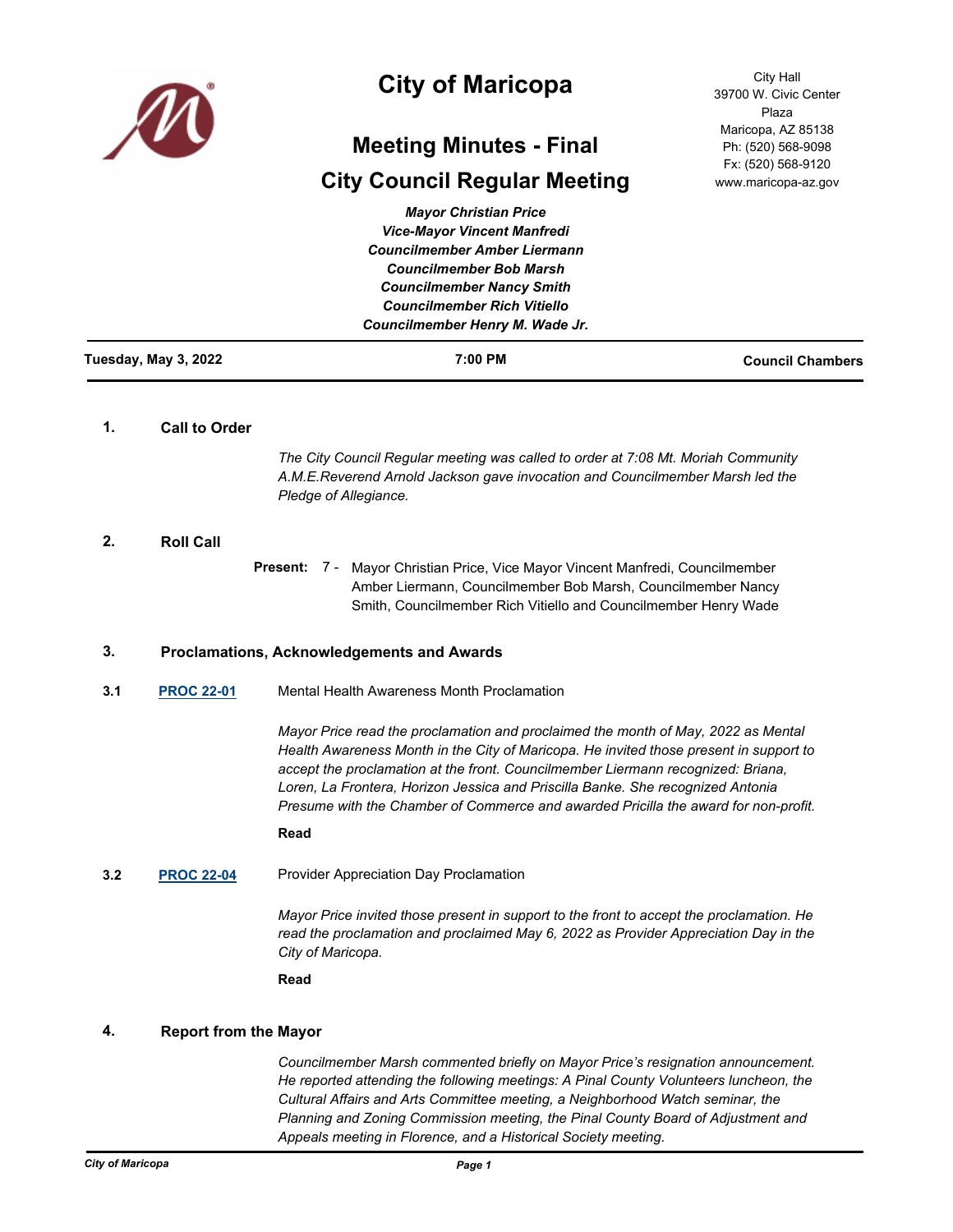*Councilmember Smith gave information on the upcoming Senior Lunch and Learn on the topic of the great resignation gap and job opportunities. She invited the public to register for the event on the City's website and stated the event would be held on Friday, May 20th at 11 o'clock at the library.* 

*Vice Mayor Manfredi discussed the Council's work with the Junior Reserve Officer's Training Corps (JROTC). He discussed the rocket challenge event put together by Councilmember Smith, and stated they were currently looking for sponsors for next year's event. Lastly, he sated that he and Mayor Price sat with new incoming Supervisor as of July 1st and elaborated.*

*Councilmember Wade recognized it was Teacher Appreciation Week and acknowledged all teachers and educator in the audience. He reported attending the Dancing For Our Stars fundraiser event for the Boys & Girls Club at the Central Arizona College Pence Center and commended the event. He reported attending the Chamber of Commerce Awards Gala. Lastly, he acknowledged Reverend, Aronold Jackson's wife for completion of her doctorate degree.* 

*Councilmember Lierman thanked the Police and Fire Departments as part of the Mental Health Awareness Month for their work and services in mental health.* 

*Councilmember Vitiello discussed the cameras on SR 347 and asked Maricopa Police Chief Hughes for a brief clarification. Chief Hughes clarified the purpose of the cameras.* 

*Mayor Price was invited to the Governor's signing ceremony for the I-10 widening bill and elaborated on the importance of the bill. Next, he announced his resignation effective July 1 and stated he would take a position with the Maricopa Economic Development Alliance (MEDA).*

# **5. Report from the City Manager**

*There were no items reported.*

## **6. Call to the Public**

*Barry Mcain reported having discussions with Vice Mayor Manfredi and Councilmember Vitiello and elaborated on the importance of voting.*

## **7. Consent Agenda**

#### **Approval of the Consent Agenda**

**A motion was made by Councilmember Amber Liermann, seconded by Councilmember Nancy Smith, to Adopt the Consent Agenda. The motion carried by unanimous vote.**

**7.1 [CON 22-16](http://maricopa.legistar.com/gateway.aspx?m=l&id=/matter.aspx?key=11191)** The Mayor and City Council shall discuss and take action to approve the Purchase and Sale Agreement and Escrow Instructions with Copper Sky Rehabilitation and Recovery Group, LLC, related to the sale of approximately 1.29 acres of real property, including an existing building of approximately 8,151 square feet, generally located on the southeast corner of W Bowlin Rd and Greythorn Dr for \$1,410,958.90 and authorizing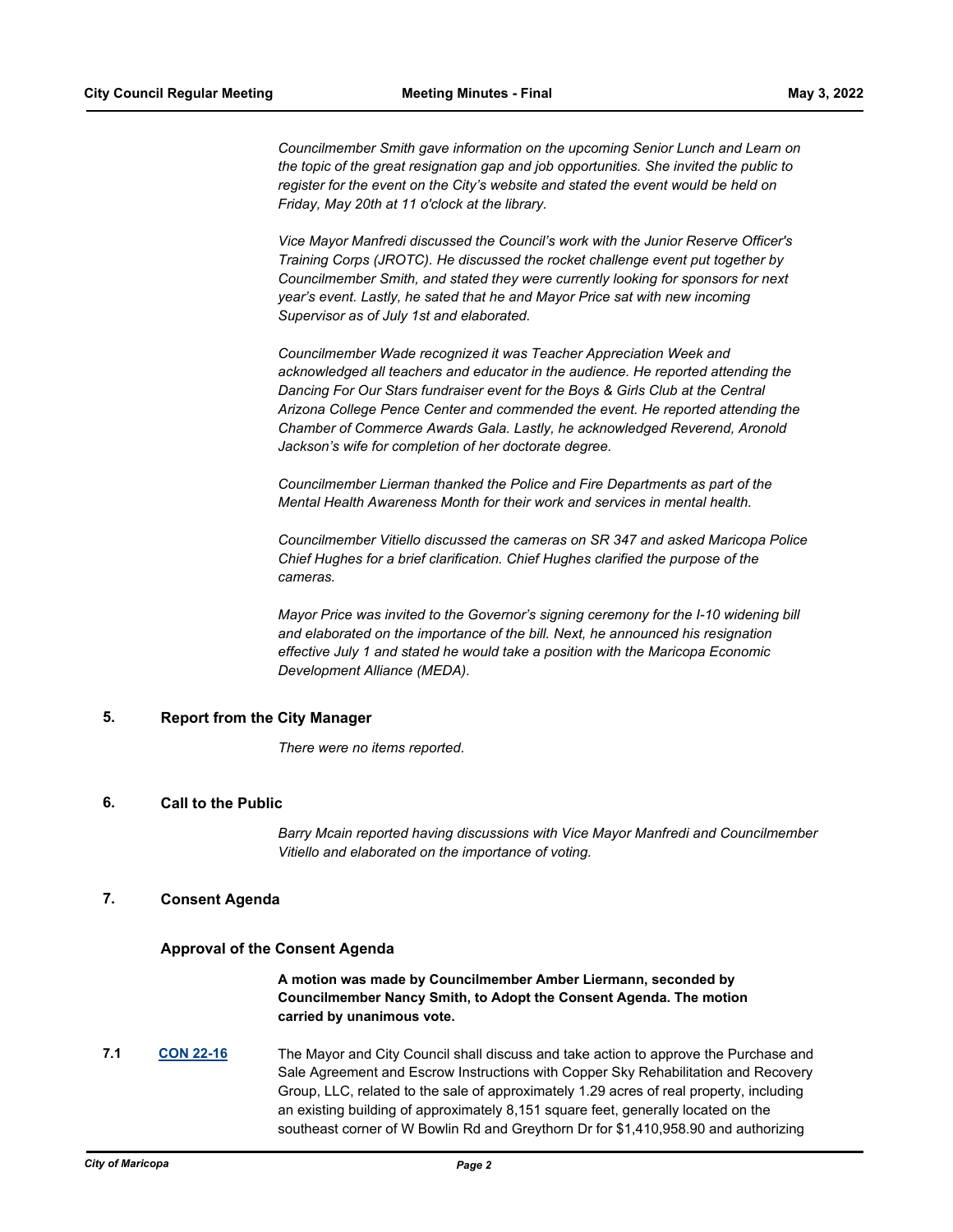the City Manager to execute this agreement, any future amendments to extend the Closing as he deems necessary and any closing documents related thereto. Discussion and Action.

#### **This Contract was Approved.**

**7.2 [CON 22-17](http://maricopa.legistar.com/gateway.aspx?m=l&id=/matter.aspx?key=11193)** The Mayor and City Council shall discuss and take action to approve the Purchase and Sale Agreement and Escrow Instructions with Copper Sky Extended Care Group, LLC, related to the sale of approximately 3.53 acres of real property generally located on the southeast corner of W Bowlin Rd and Greythorn Dr for \$1,319,124.21 and authorizing the City Manager to execute this agreement, any future amendments to extend the Closing as he deems necessary and any closing documents related thereto. Discussion and Action.

#### **This Contract was Approved.**

**7.3 [CON 22-18](http://maricopa.legistar.com/gateway.aspx?m=l&id=/matter.aspx?key=11194)** The Mayor and City Council shall discuss and take action to approve the Purchase and Sale Agreement and Escrow Instructions with Copper Sky Extended Care Group, LLC, related to the sale of approximately .89 acres of real property generally located on the southeast corner of W Bowlin Rd and N John Wayne Parkway for \$290,763.00 and authorizing the City Manager to execute this agreement, any future amendments to extend the Closing as he deems necessary and any closing documents related thereto. Discussion and Action.

#### **This Contract was Approved.**

**7.4 [RES 22-24](http://maricopa.legistar.com/gateway.aspx?m=l&id=/matter.aspx?key=11198)** A Resolution of the Mayor and City Council of the City of Maricopa, Arizona, approving and adopting the Third Amendment to the Development Agreement between the City of Maricopa and Property Reserve Arizona, LLC, an Arizona limited liability company in compliance with A.R.S. §9-500.05. Discussion and Action.

## **This Resolution was Approved.**

**7.5 [CON 22-19](http://maricopa.legistar.com/gateway.aspx?m=l&id=/matter.aspx?key=11219)** The Mayor and City Council shall discuss and take action on approving a budget not to exceed \$79,100 for Galleri tesing for each City of Maricopa Firefighter and authorizing the City Manager or designee to execute a contract with Vincere Cancer Center to provide such testing. Discussion and Action.

## **This Contract was Approved.**

**7.6 [MOU 22-01](http://maricopa.legistar.com/gateway.aspx?m=l&id=/matter.aspx?key=11220)** The Mayor and City Council shall discuss and take action on approving the 2022-2025 Memorandum of Understanding (MOU) with the Maricopa Sergeants Council, City of Maricopa Fraternal Order of Police Lodge #78. Discussion and Action.

## **This Memorandum of Understanding was Approved.**

**7.7 [MOU 22-02](http://maricopa.legistar.com/gateway.aspx?m=l&id=/matter.aspx?key=11217)** The Mayor and City Council shall discuss and take action on approving the 2022-2025 Memorandum of Understanding (MOU) with the Professional Firefighters of Maricopa, IAFF Local 4561. Discussion and Action.

#### **This Memorandum of Understanding was Approved.**

**7.8 [MOU 22-03](http://maricopa.legistar.com/gateway.aspx?m=l&id=/matter.aspx?key=11221)** The Mayor and City Council shall discuss and possibly take action to approve the 2022-2025 Memorandum of Understanding (MOU) with Maricopa Officers Council, City of Maricopa Fraternal Order of Police Lodge #78. Discussion and Action.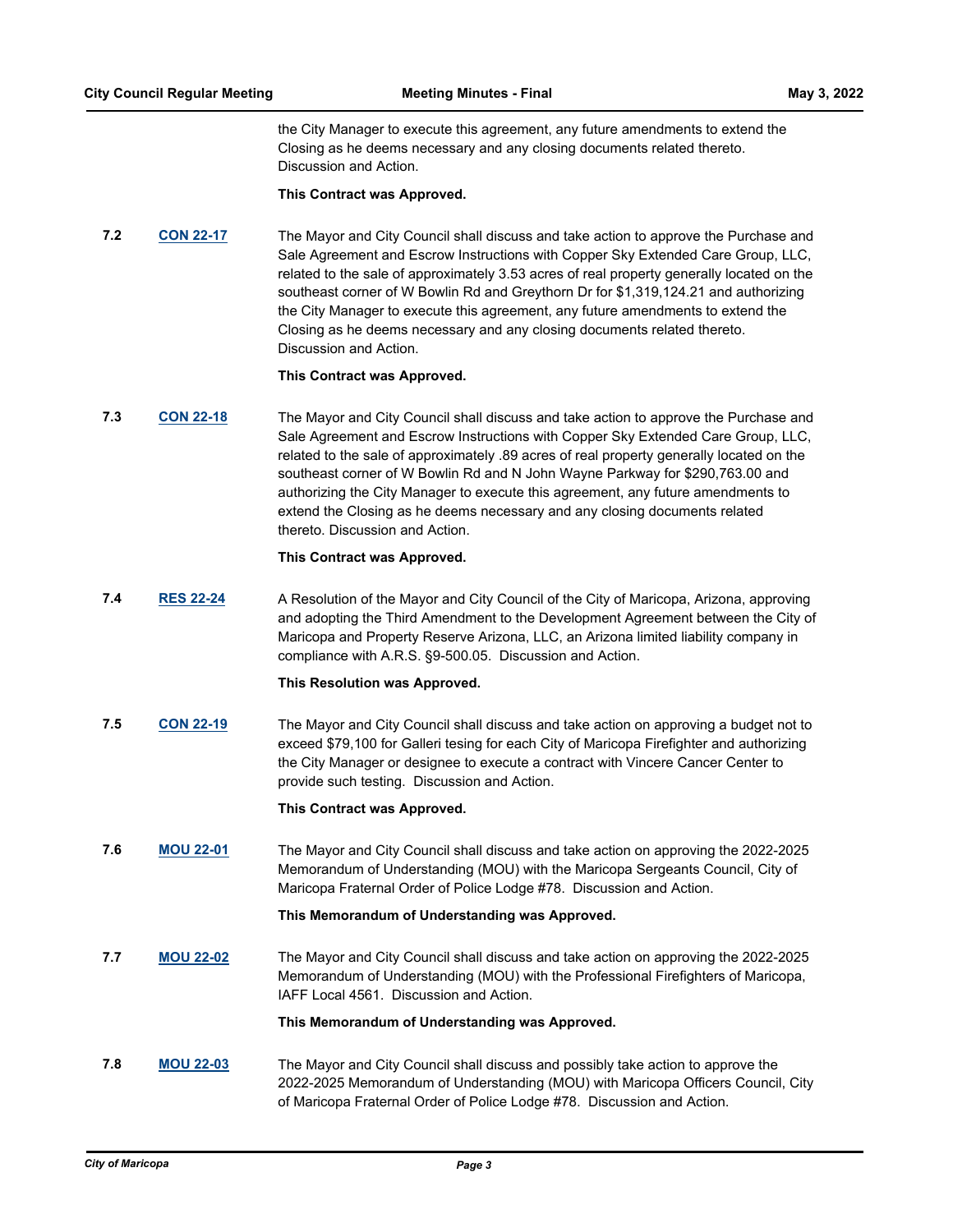#### **This Memorandum of Understanding was Approved.**

**7.9 [MIN 22-20](http://maricopa.legistar.com/gateway.aspx?m=l&id=/matter.aspx?key=11240)** Approval of Minutes from the April 19, 2022 City Council Regular meeting. Discussion and Action.

**The Minutes were Approved.**

# **8. Regular Agenda and/or Public Hearings**

**8.1 [PH 22-09](http://maricopa.legistar.com/gateway.aspx?m=l&id=/matter.aspx?key=11218)** The Mayor and City Council shall hear public comment regarding of the request by David Bohn of BFH Group to amend the General Plan Future Land Use Map (GPA21-07) and Zone Map Change (ZON21-05) for approximately 16.10 acres generally located at southeast corner of Stonegate Road and Alan Stephens Parkway, within the City of Maricopa incorporated limits.

> *Planning and Zoning Manager Rick Williams gave a PowerPoint presentation on the request by David Bohn of BFH Group and CARPEVL060 LLC for a General Plan Amendment (GPA 21-07) and Zoning Map Change (ZON 21-05). He discussed the entitlement and construction process. He detailed site information including the total 318 dwelling units. He provided a visual map of the location and exhibits of the existing general plan and the proposed general plan. He discussed the public comment process and stated the Planning and Zoning (P & Z) Commission held a public hearing on April 25, 2022 and unanimously approved the requests. He stated staff recommended approval of GPA21-07 and ZON 21-05 and opened the floor for comment. He stated the applicants were present and available for questions.*

> *Councilmember Smith stated there was a significant number of residents with concerns about the rezoning of land use and asked Mr. Williams to elaborate on the benefits. Mr. Williams provided a map of areas of commercial/employment land use designations and elaborated. A brief discussion ensued regarding multi-family housing. Mr. Williams detailed the Housing Plan Goal and noted the proposed items would help the goal. City Manager Horst emphasized the importance of affordable housing.*

> *Councilmember Wade asked how many multi-family units were needed. City Manager Horst replied it was 5,954 and elaborated. Mayor Price discussed the growth of the City and how to plan ahead. Vice Mayor Manfredi elaborated on the need for diversity of housing.*

*The Public Hearing was opened at 8:11 p.m.*

*Sally Meyer from Glennwilde spoke in opposition. She expressed concerns with views being blocked, increased traffic congestion on school zones, the constant construction and lack of notification.* 

*The Public Hearing was closed at 8:14 p.m.*

**The Public Hearing was held.**

## **8.2 [RES 22-25](http://maricopa.legistar.com/gateway.aspx?m=l&id=/matter.aspx?key=11212)** A Resolution of the Mayor and City Council of the City of Maricopa, Arizona, approving and adopting a minor General Plan Land Use Amendment to change the land use from existing Employment (E) to High Density Residential (HDR) for approximately 16.10 acres of land generally located at southeast corner of Stonegate Road and Alan Stephens Parkway, within the City of Maricopa incorporated limits, as described in case #GPA21-07. The land is located in the northeast quarter of Section 35, Township